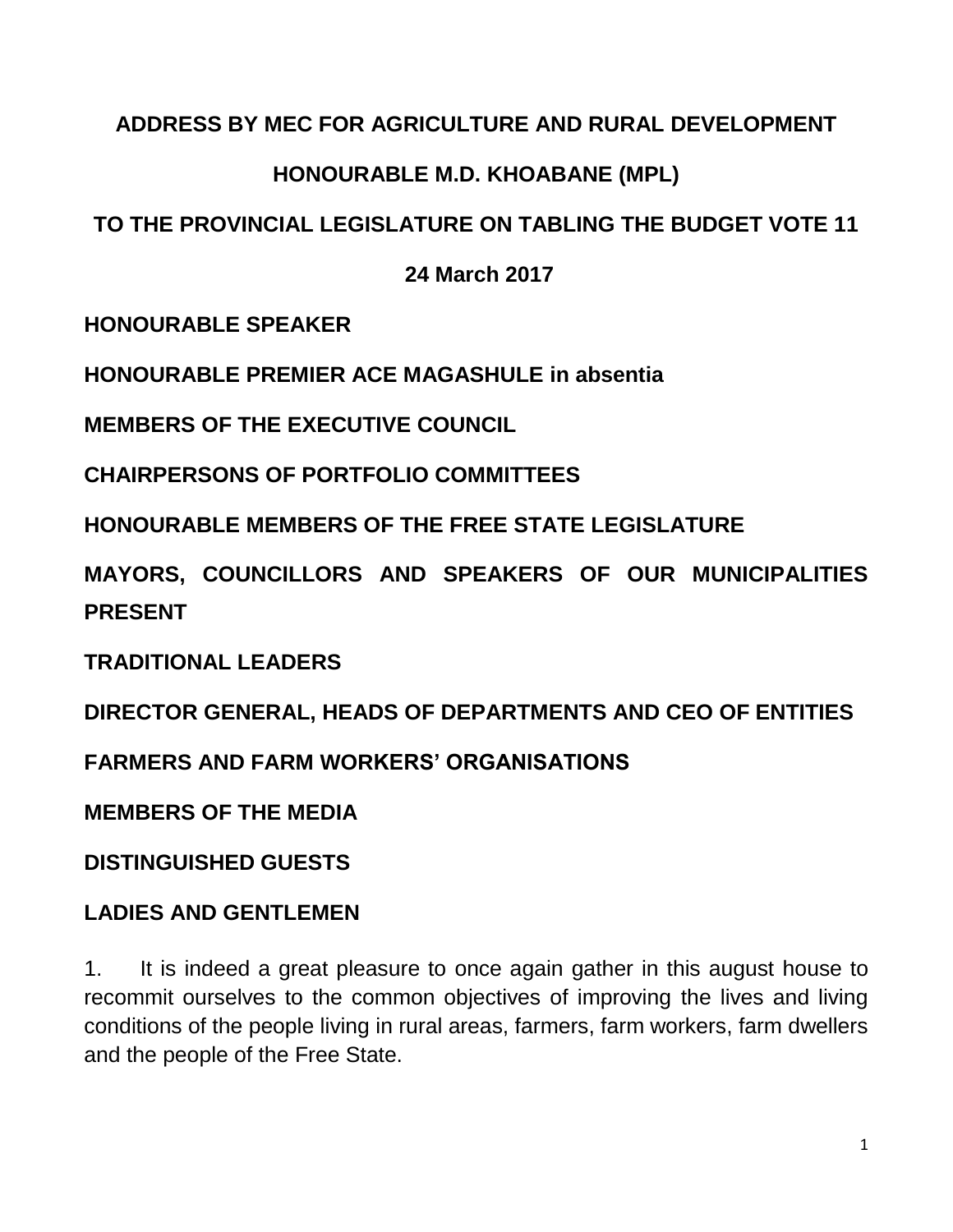2. **Honourable Speaker**, today's budget is about people, not numbers. It is an opportunity for us to reflect on the goals and aspirations of our people. Our struggle was never only about political democracy but about radical economic transformation, it was about the Land and Agrarian issues. Our struggle for access to land should provide food security, job opportunities and the decent education of our future leaders. It is about wiping away the poverty and hunger, eliminating the hopelessness and despair.

3. **Honourable Speaker**, the tabling of today's Budget Vote speech happens three days after the commemoration of Human Rights day-- when Apartheid police mowed down 69 unarmed Africans and injured 180 people who refused to carry the hated dompas identity documents that were meant to control free movement of Africans and access to land and free tenure system after painful years of land dispossession; and Sol Plaatjie described that situation by noting that: "Even criminals dropping straight from the gallows have an undisputed claim to six feet of ground in which to rest their criminal remains. But under the cruel operation of the Land Act little children, whose only crime is that God did not make them white, are sometimes denied that right in their ancestral home." That system mercilessly impoverished Africans to a state of slavery for White farmers. The ANC government is facing a challenge of reversing that bitter past and transforming an Agricultural industry into a booming, job absorbing and industrializing sector.

4. **Honorable speaker**, South Africa's transition to democracy has been one of the world's most iconic testimonies of tolerance and peaceful co-existence. The recent spate of evictions by farmers, criminal attacks on farmers and farm workers are a threat to the prosperity of our economy and historical achievements as a nation. We must work hard to step up security on farms.

5. **Honourable Speaker**, Agriculture has always been considered to be one of the main sectors that plays a critical role to the economy of the country. Indeed in line with its rural nature and diverse natural resource base, the province has always had a thriving agricultural economy and even been referred to as the "bread basket" of South Africa. However, there is current and general agreement across political, economic and social divides that Agriculture in the country as a whole has been under severe and sustained stress for some time; and our province is no exception.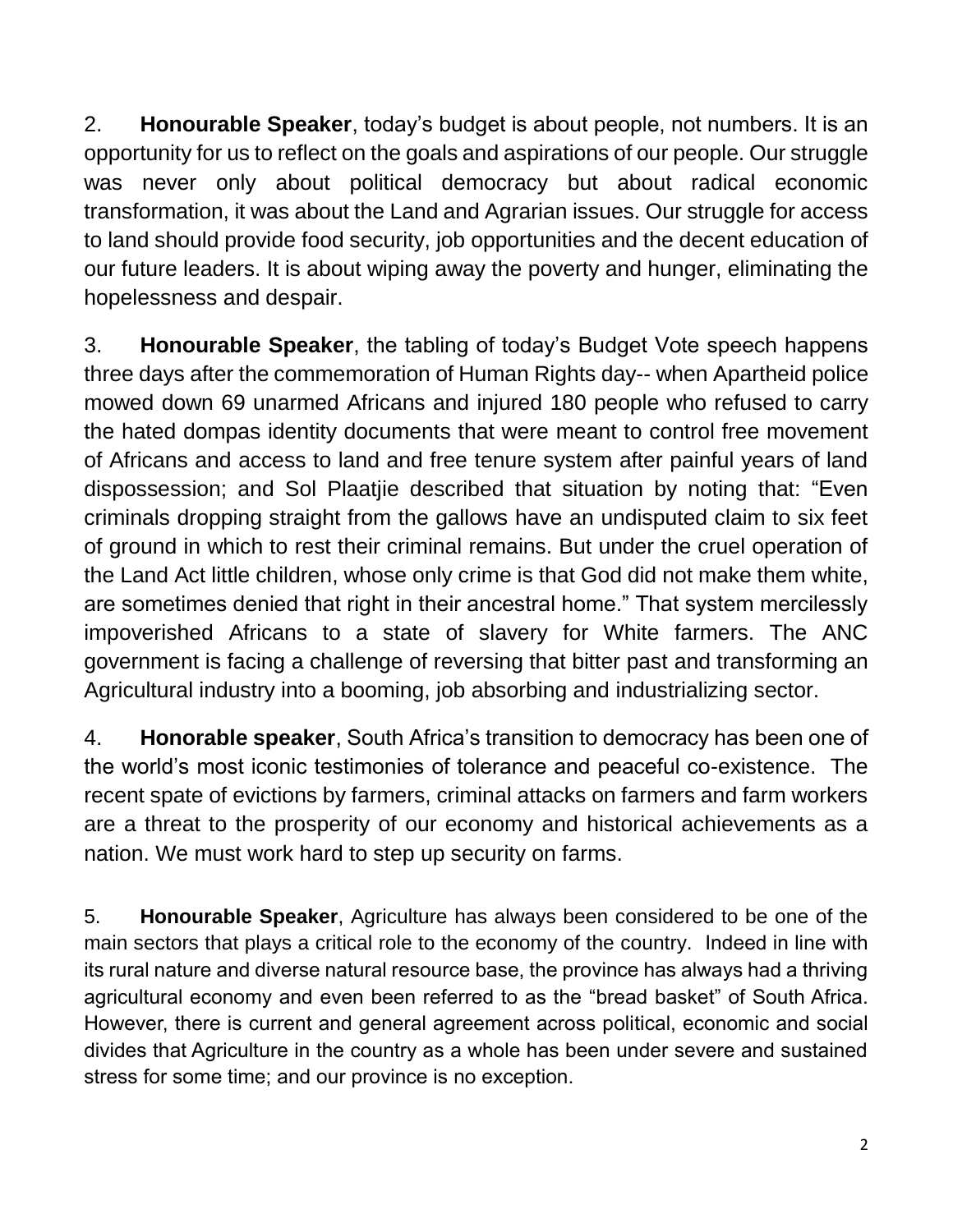# **Comprehensive Agricultural Support and Development**

6. Agricultural development initiatives are experiencing an unprecedented rate of failure due to several and often interrelated factors such as environment and natural resource limitations. However, despite other sectors having surpassed agriculture in their contribution to the province's economic growth in the recent past, the sector continues to dominate the Free State landscape with **32 000** square kilometres of cultivated and **87 000** square kilometres of natural veld and grazing land.

7. The agricultural sector of Free State is regarded as one of the most important food hubs in South Africa. Adding value to locally produced agricultural products will accelerate our movement towards industrialisation and agro-processing. Adding value to our primary agricultural products will bring necessary growth, that growth will bring jobs and concomitant growth injections in other industries.

8. As indicated by the Honourable Premier in the State of the Province address, to achieve economic growth and expansion of agriculture, support was provided to producers with high potential to contribute to the economy by focusing on commodities with high value chain and high potential to contribute to agroprocessing and job creation.

9. The main commodities receiving support includes grain, poultry, ostrich, fish, red meat, vegetables and fruit production. The intervention led to the following achievements:

- 1737 Smallholder producers received support,
- 81 Commercial producers supported,
- 1921 Subsistence producers supported and;
- 28 959 Smallholder producers supported with agricultural extension advice,

This we did as we remember Allan Savory's words that, "Agriculture is not crop production as popular belief holds - it's the production of food and fiber from the world's land and waters. Without agriculture it is not possible to have a city, stock market, banks, university, church or army. Agriculture is the foundation of civilization and any stable economy.''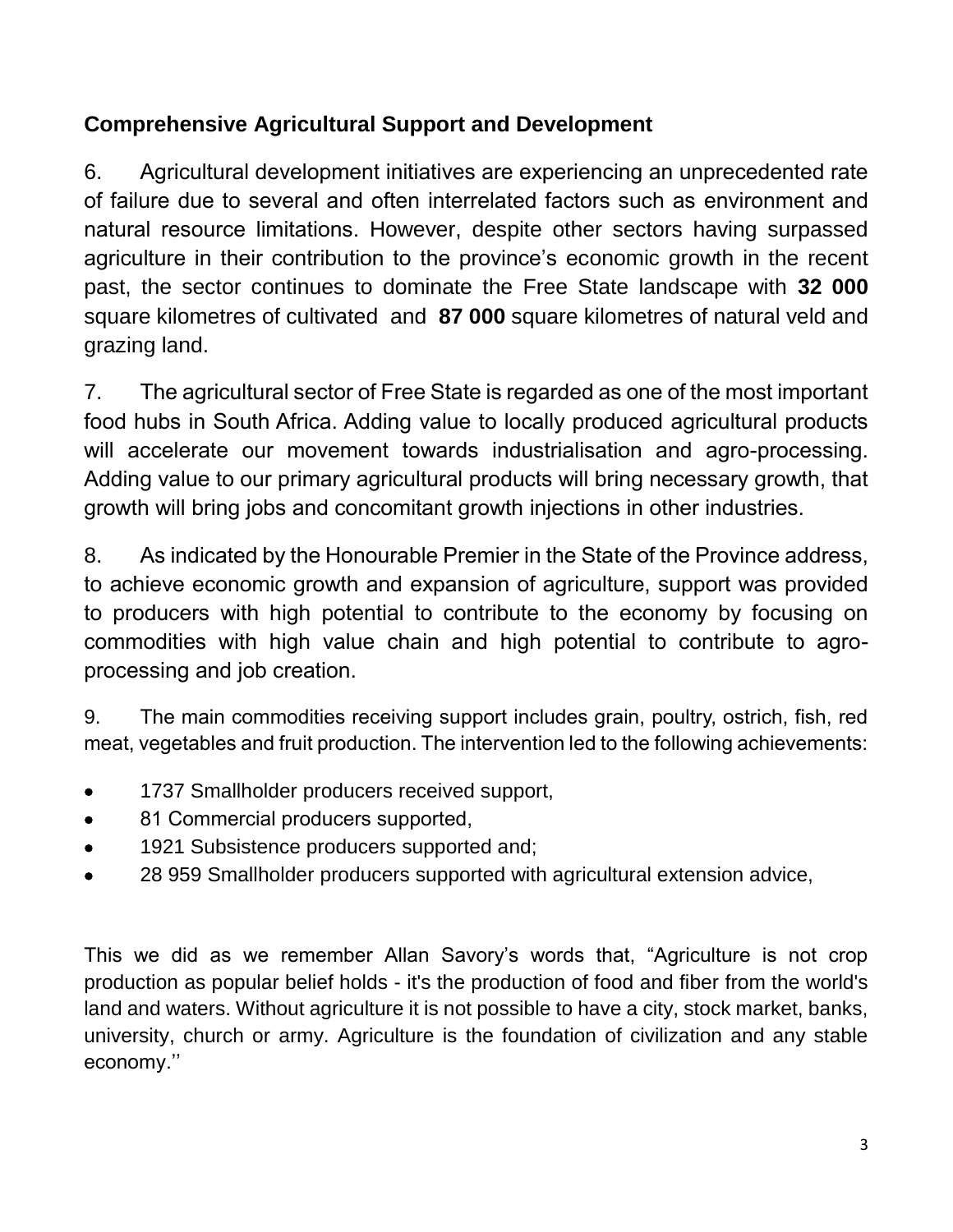# **Enhanced Production, Employment and Economic Growth in the sector**

10. We intend assisting Black farmers and provide support to establish cooperatives that will enhance their business interests and serve their needs for growth

11. The launch of Operation Phakisa for Agriculture, Rural Development and Land Reform, by His Excellency the President of the Republic of South Africa, the Honourable Jacob Zuma on the  $24<sup>th</sup>$  February 2017, strategically direct us to contribute towards inclusive growth as prescribed by the vision of the National Development Plan (NDP) 2030, and the Revitalization of Agriculture and Agro Processing Value Chain amongst others.

12. **Honourable Speaker,** Through our targeted investment, implementation of Revitalization of the Agriculture and Agro-Processing Value Chain (RAAVC), Agricultural Policy Action Plan (APAP) commodities and the development of the Agricultural Master plan we have achieved 1737 smallholder producers, 81 Commercial producers receiving support for agricultural production, Agro processing and access to markets in the form of financial, infrastructure and input costs.

### **Honourable Speaker in Mangaung Metro,**

13. Our efforts to enhance livestock value chain along N8 corridor and to ensure that production efficiency support to smallholder producers remains key and fundamental. We have supported smallholder farmers with **744** breeding beef large stock as well as **880** sheep breeding stock benefiting 16 farmers. Despite drought spells we have managed to assist farmers with production inputs to plough and plant **1844** hectares of white maize, vegetables, sunflower, Soya Beans, Dry Beans etc.

14. From the total CASP budget of **R168 592 million**, for Mangaung Metro we have set aside **R23 261million** for the development of Thaba Nchu irrigation project at Woodbridge.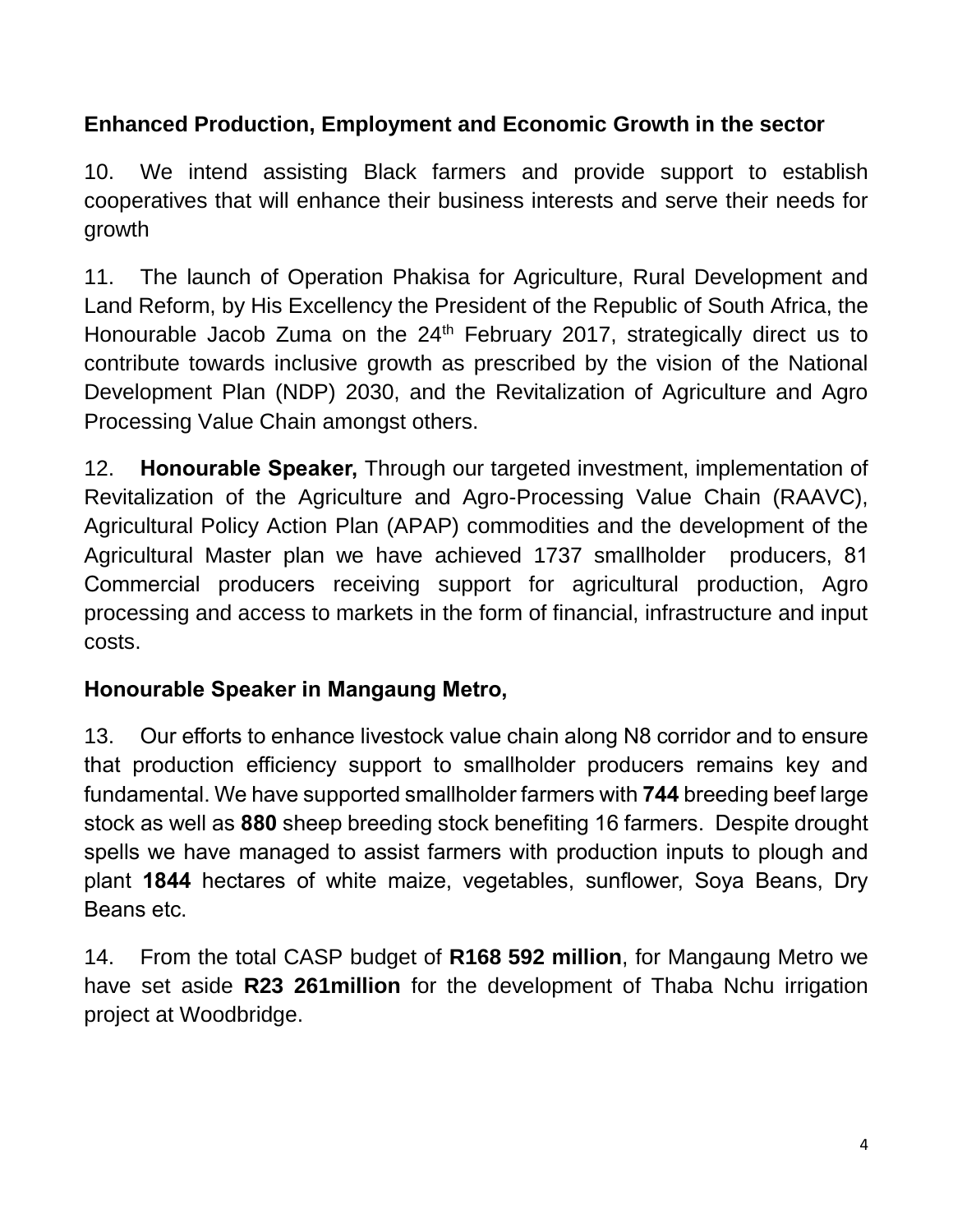# **Honourable Speaker in Lejweleputswa District,**

15. We have successfully implemented **7500** capacity layer houses and **40 000** capacity broiler houses in the province. We have also initiated production on three of five broiler houses at Virginia.

16. We have completed the construction of hydroponics and shade netting project; and this is an intensive vegetable production investment for the district.

17. This project will be linked to one of the budding and successful young vegetable processor, as active trader with Matjhabeng Fresh Produce Market. These youth projects have a market with Harmony Gold Mines as well as a huge potential to supply the government based market of school feeding programmes, hospital, and correctional services etc.

18. **Honourable Speaker,** the Sand-Vet Irrigation for potato production is one of the key commodities in the vegetable production initiative earmarked for local value adding and agro-processing. In Lejweleputswa we have created a total number of 122 permanent jobs.

# **Honourable Speaker in Thabo Mofutsanyana,**

19. You will agree with me **Honourable Speaker**, that the land and agrarian reform is the pinnacle of the socio economic transformation that remains critical and pertinent in achieving sustainable economic growth and "A better life for all". However this aspiration has come with few positive results to show due to the reluctance of the established capital and private sector to contribute in making this a reality for the majority South Africans. To date, we have supported Senekal Commonage with fencing and use of the Animal Feed Grow unit to support the establishment of an efficient fodder flow system.

20. For the next financial year**,** we have set aside **R63 178million** for illima/Letsema and the 2% of the total budget will go to Deciduous fruits, 10% to vegetables, 19% to red meat improvement, 5% to soybeans, poultry will be given 1% and 38% will be prioritized to go to other projects.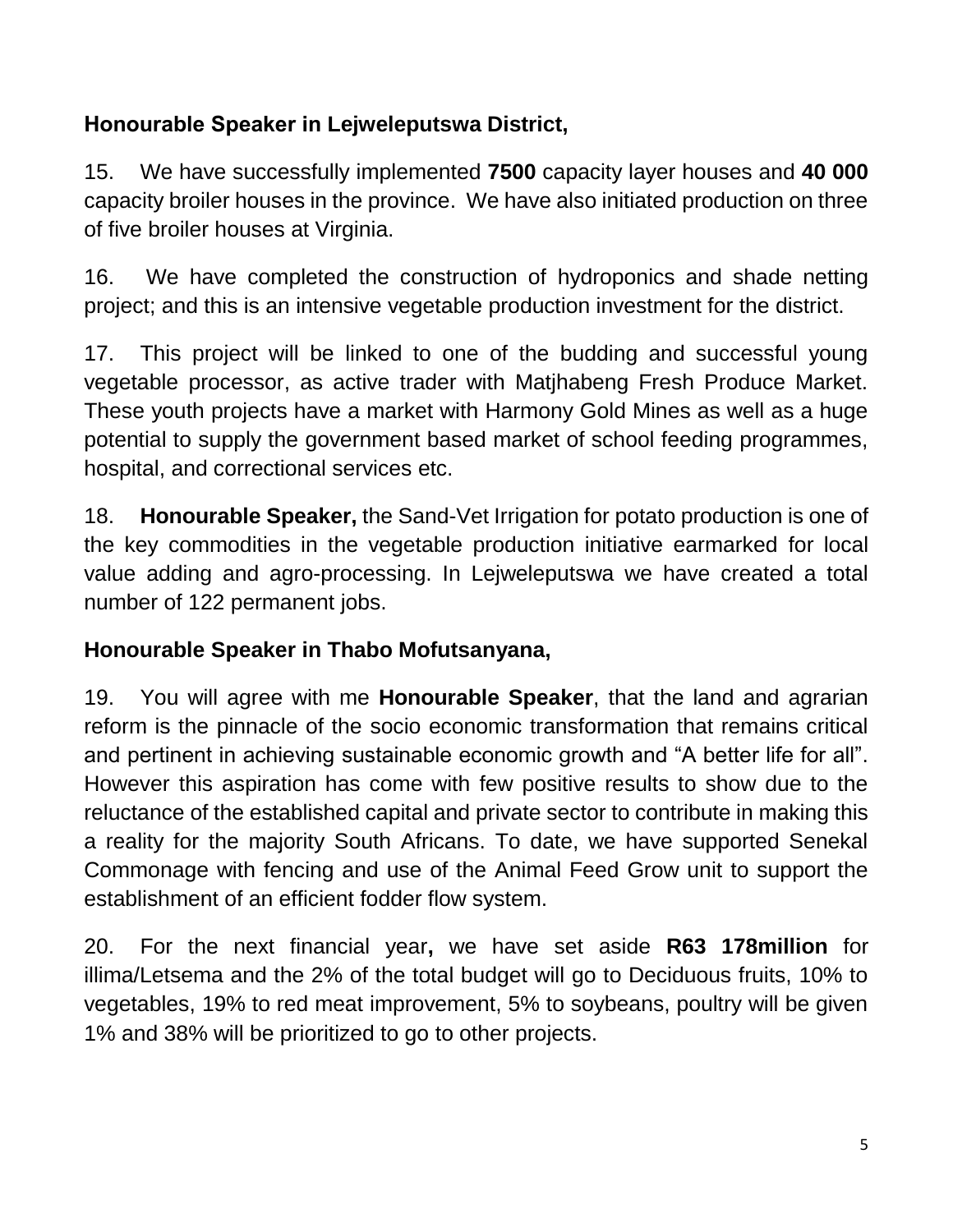21. We will support Wilhemina with **R6.2 million** to replace old trees to maximize their production and also to enable them to market their produce locally and internationally.

22. We have set aside under Mohoma Mobung and CASP a total allocation of R40 million to construct an abattoir and for the development of Thabo Mofutsanyana Beef Development zone. With this allocation we will establish feedlots and support beef farmers with good quality beef animals.

23. Thabo Mofutsanyana remains our dairy hub and as such we will support Maluti a Phofung dairy belt with **R4 million** for the construction of ten point dairy parlour and production inputs. In Qwaqwa, we will support with fish production and equipments amounting to a total allocation of **R6 million**. In Thabo Mofutsanyana we have created a total number of **74** permanent jobs.

As we deal with Agrarian reform in Maluti-a-Phofung, we deep our banners in remembrance of the Martyrs of Namoha upheavals of 1950 who stood firm to racist decisions motivated by the 1913 Land Act to deprive African farmers of their growth potential. We must commemorate the events of that struggle, in November, as a sign of influence by that undying spirit for Economic Empowerment in Agriculture.

### **Honourable Speaker in Fezile Dabi,**

24. Fezile Dabi being our poultry hub, we have set aside **R17 million** for the construction of Parys Chicken Abattoir and support Cornelia poultry with production inputs. We will further enhance fish farming as part of value chain in the district by constructing four fish production combo units with a total allocation of **R30 million**.

### **Honourable Speaker in Xhariep,**

To ensure that the Gariep Fish Hatchery fulfil its mandate effectively the department has initiated 6 Fish projects with the capacity of 78 fish tanks for production of fingerlings and processing in the following towns Springfontein (13), Koffiefontein (Gotswametsing) (13), Bethulie (13), Petrusburg (13), Zastron (13) and Fauresmith (13). Of which the constructions are in the final stages at Petrusburg, Zastron & Fauresmith.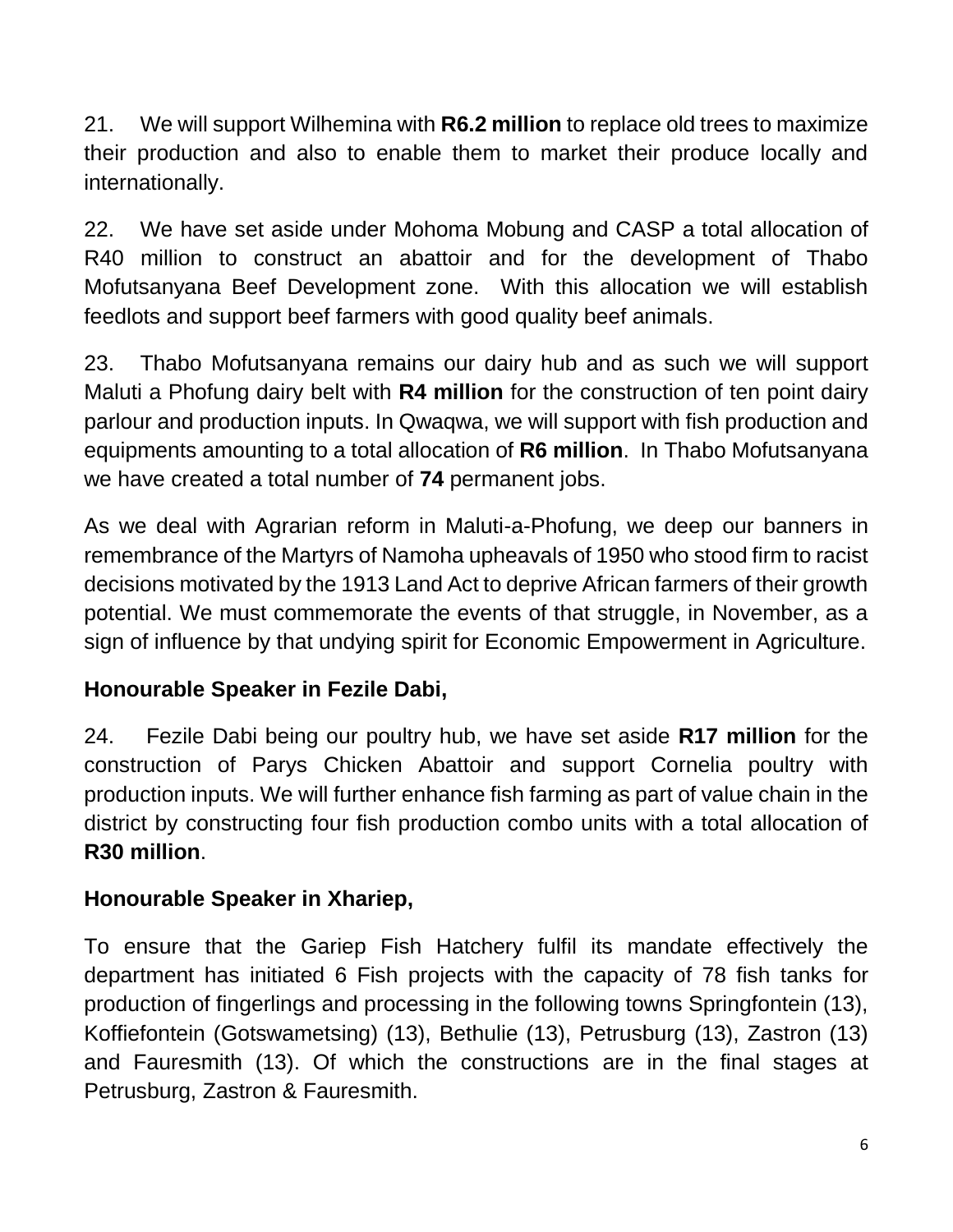The department will further construct the Fish Processing plant at Gariep to the value R11 million to complete the value chain. The construction of the 6 fish projects has created 29 jobs.

# **Smallholder farmer development and support;**

25. The impact of the implementation of the agricultural projects and targeted support to producers led to the creation of 51 permanent jobs, and 1 367 temporary jobs created through the implementation of projects

26. 31 101 Smallholder producers have been supported with agricultural extension and economic advice to enhance agricultural production, and 3704 participants have been trained in agricultural accredited and non-accredited skills programmes, Recognition of Prior-Learning and Learnership programmes.

- 22 309 Hectares protected / rehabilitated to improve agricultural production, and 1204 ha of agricultural land protected through subdivision.
- 1737 Smallholder producers receiving support.
- 81 Commercial producers supported.
- 1921 Subsistence producers supported.
- 28 959 Smallholder producers supported with agricultural extension advice.

27. We are going to have discussions with all municipalities to deal with challenges faced by small-holder farmers in their areas. Part of the issues to be discussed is to find ways of reducing the number of animals roaming the streets of townships and suburbs, how to improve extension services to agricultural production in the townships, among other issues.

28. **Honourable Speaker,** we have set aside **R22 million** for marketing infrastructure and equipment, agro-logistics as well as agro-processing support. Marketing and business development support, training and capacity building remains our key programmes for farmer development. Through training and capacity building we will provide our farmers with accredited and non-accredited short courses, we will also support learnership, Recognition of Prior Learning and mentorship for farmers.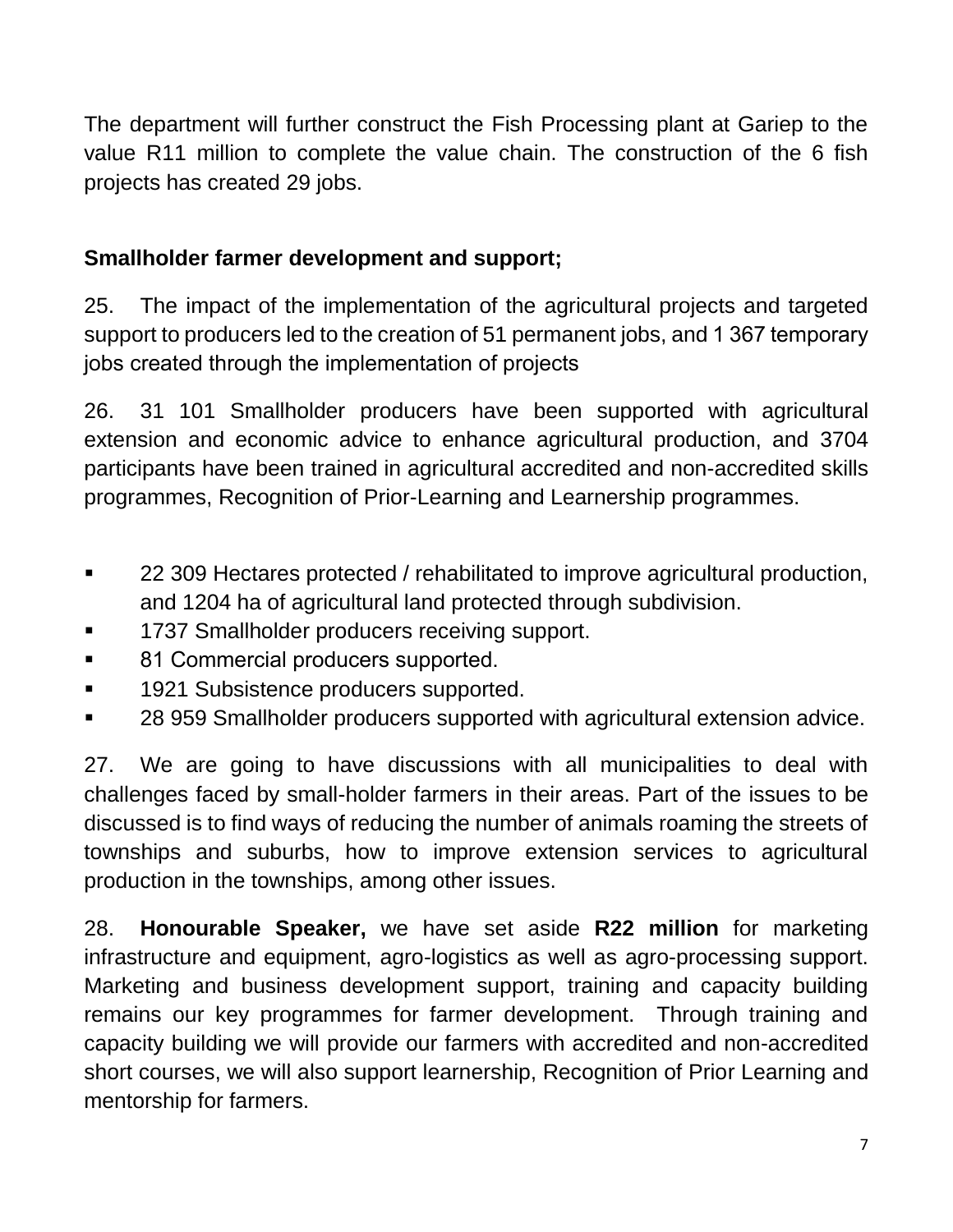### **Improved food security**

29. **Honourable Speaker,** through Hlasela Tlala ka Diratswana programme we have established **3 540** backyard gardens which benefited **47 545** households across the province on **121.36** hectors. On the 3rd February this year, we held the Provincial Hlasela Tlala ka Diratswana awards at Glen College of Agriculture to promote, acknowledge and encourage the people of the Free State to continue to plant at their backyards for the benefit of food security.

- 16 305 Households benefiting from agricultural food security initiatives,
- 14 580 Households accessing food through DSD food security programmes,
- 304 Children accessing nutritious meals through registered ECDs,
- 574 695 Learners accessing nutritious meals through the National School Nutrition Programme,
- 274 People accessing food through DSD programmes,
- 323 Gardens established at institutions,
- 236 People benefitting from food security and nutrition initiatives, and
- 2142 Clients who have benefitted from agricultural economic advice provided.

30. In acknowledging and promoting women's contribution towards agricultural economy and food security the Department continues to produce female entrepreneurs of note—Ms Mimi Jacobs was named overall Provincial winner in grain and vegetable production. As a result, she was nominated to attend a Seminar on Grain Security in China.

31. In addition, we also have Ms. Dikonelo from Dihoai farming Cooperative who won the category of Female Worker during Female Entrepreneur Awards, she is now advancing her skills at United State of America through Cochrane Scholarship programme. We are working hard to ensure that women are empowered, developed, and become successful in their ventures.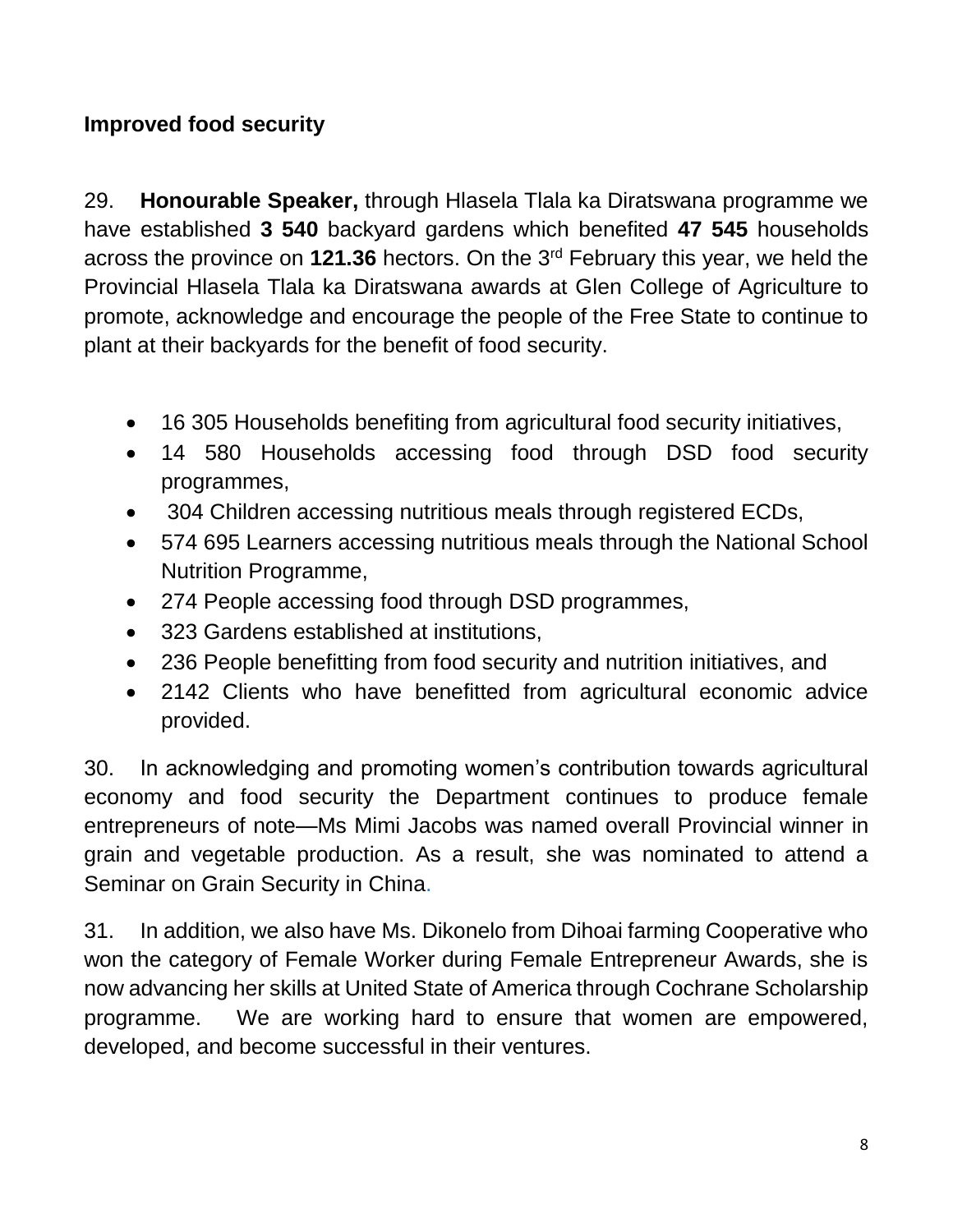**Improved land administration and spatial planning for integrated development in rural areas**;

- 987.90 Hectares of land have been allocated to people living and/or working on farms (Labour tenants, farm workers and farm dwellers)
- 100% of municipalities supported with the implementation of the Spatial Planning and Land Use Management Act
- 8 149.86 Hectares of land have been acquired and allocated
- 7 017.31 Hectares have been allocated to smallholder farmers

32. We have **76%** of the people who have benefitted from Agricultural economic advices, and **71%** of Agri-businesses supported with agricultural economic services to access markets. As part of international market access initiatives we have empowered Small Holder Producers to improve their export readiness. For the coming financial year, we have budgeted **R9, 3 million** to intensify the Agricultural Marketing Infrastructure Support for 15 Agribusiness enterprise.

#### **Sustainable use of natural resources**

33. In order to protect and enhance our environmental asset and natural resources, 22 309 ha was protected and rehabilitated as agricultural land for improved production.

34. Through guiding subdivision, rezoning, change of agricultural land use 1 204 ha has been protected for agricultural use.

35. The net impact of our work was the creation of 879 temporary green jobs equivalent to 151 FTE's.

36. **Honourable Speaker,** in current financial we have successfully implemented 18 Land Care and nine EPWP projects as well as one Junior LandCare project which benefitted more than **1200** leaners. Through this programme more than **380** young people benefitted from the temporary job opportunity that was created to eradicate invader plants on 4955 hectares including waterways and contours infrastructure construction.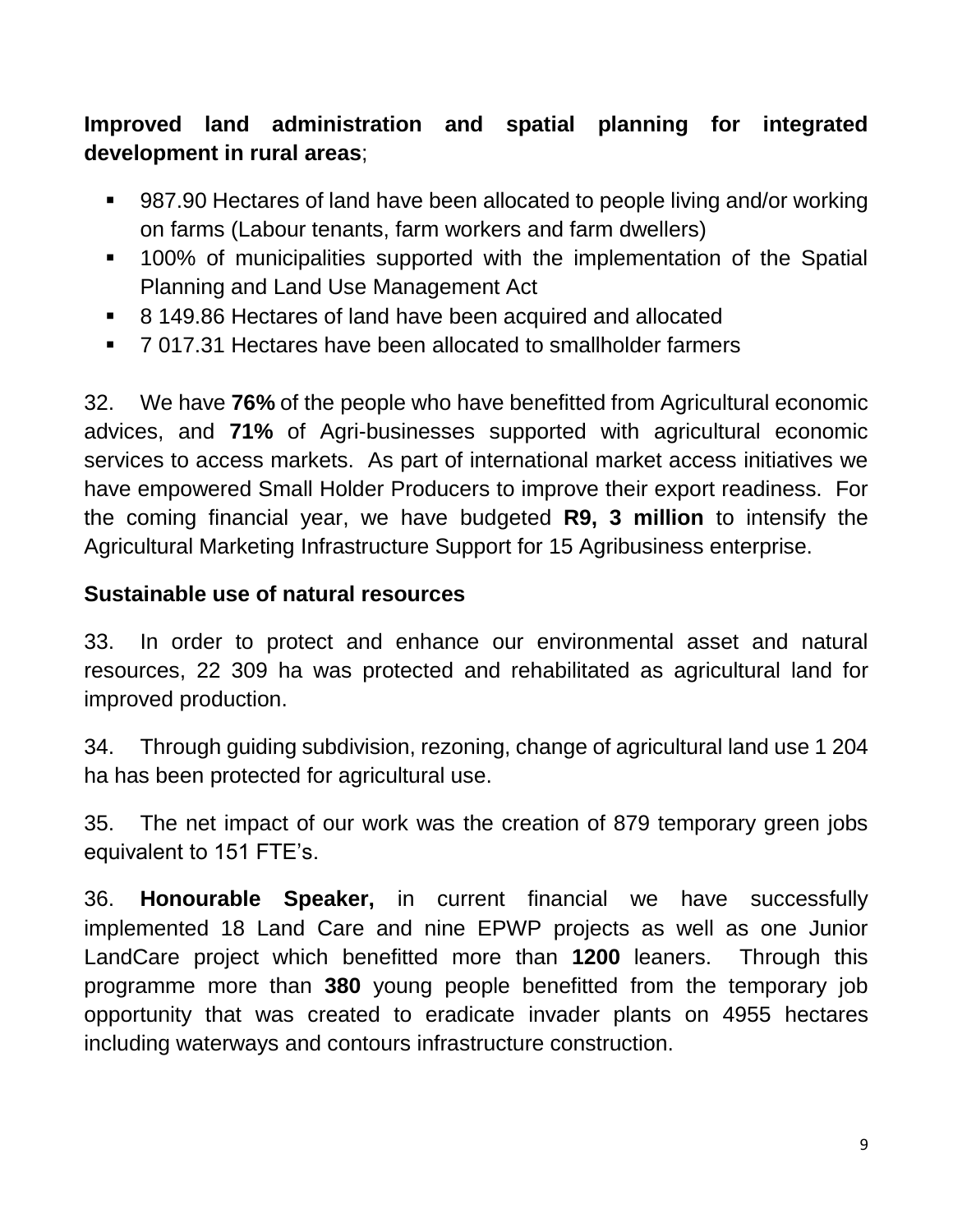37. We have also eradicated invader plants on commonages around Edenburg, Zatsron, Bethulie, Vredefort, Steynsrus, Senekal, Clocolan, and Thaba Nchu. Furthermore, we have assisted emerging and commercial farmers by clearing invader plants in Tweespruit and Ladybrand areas. The Junior LandCare programme learners from all over our province visited the outdoor centres in Zastron, Willem Pretorius Nature Reserve and Mount Everest in Harrismith where awareness sessions were conducted for the youth to learn how to manage natural resources.

38. About 18 LandCare and one Junior LandCare projects will be implemented to the value of **R5, 865 million**; including eight EPWP projects which will benefit more than **370** local people.

39. These projects will focus on natural resource management to eradicate about 4806ha of invader plants, construct waterways, contours on 120 hectares of eroded lands, upgrade water reticulation systems on commonage land and conduct awareness sessions on natural resource management for the whole Province. We will also implement a Conservation Agriculture project where **150** hectares of soil quality will be improved in Verkeerdevlei.

### **Drought interventions**

40. **Honourable Speaker**, drought has had devastating impact on the agricultural economy. It impacted negatively on agricultural contribution to Gross Domestic Product. The prices of food and agricultural inputs increased including transport costs; and this situation become a challenge particularly to food security and led to job losses.

41. The province drilled and developed 132 boreholes for farmers to assist livestock with water using Prevention and Mitigation of Disaster Risk (PMDR) funds.

42. The challenges that can also impact negatively on agricultural sector is the outbreak of Fall Armyworms and Red Locusts. We urge our farmers to continue scouting on their farms and report any suspected cases to the local Extension Offices and/or Research Institutions.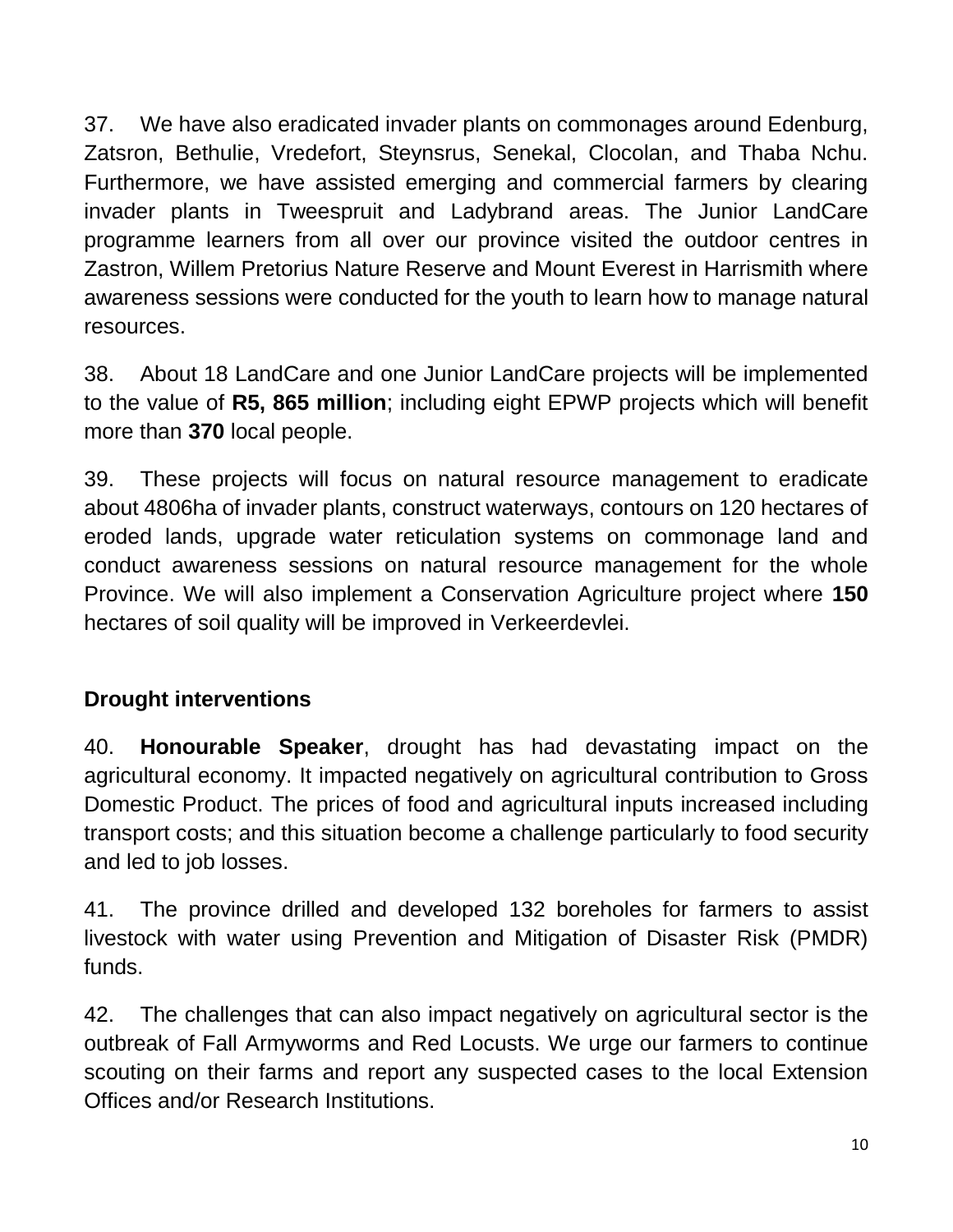43. **Honourable Speaker, a**s part of mitigating the drought for the coming years we will implement a Provincial Borehole Development and Water Reticulation Project which will develop boreholes to the budget amount of **R10 million** in the next financial year. An amount of **R3 million** will be allocated to put measures in place to prevent the outbreak of Fall Armyworm.

# **Veterinary services and animal health**

44. **Honourable Speaker**, by focusing on the level of compliance of abattoirs towards meat safety legislation, the Province achieve 74% compliance in relation to the set 60% achievement as planned nationally.

45. This was achieved through the performing 552 748 tests where positive animals with various diseases such as Brucellosis, Tuberculosis, etc were removed from the population or treated satisfactory.

46. The healthier animal population and improved food/meat safety interventions contributed to the improved access to export markets as reflected by the increase to the 160 clients serviced. As a result, we will continue with vaccination of animals against various diseases to keep our health standards high.

47. During the coming financial year, we are intending to introduce an abattoir rating and we will the best performing abattoirs in the province which will be linked to the 2017 World Food Day celebration.

48. **Honourable Speaker**, we are geared towards building capacity for the two provincial veterinary laboratories to enable them to meet SANAS accreditation requirements. We have allocated **R10 million** for Infrastructure Enhancement Allocation for the upgrade of the Bloemfontein Veterinary Laboratory.

# **Structured Agricultural Education and Training**

49. The department, through Glen College of Agriculture, continues to facilitate and provide structured agricultural education and training to all participants in the sector, to ensure increased contribution of the sector to economic growth and development.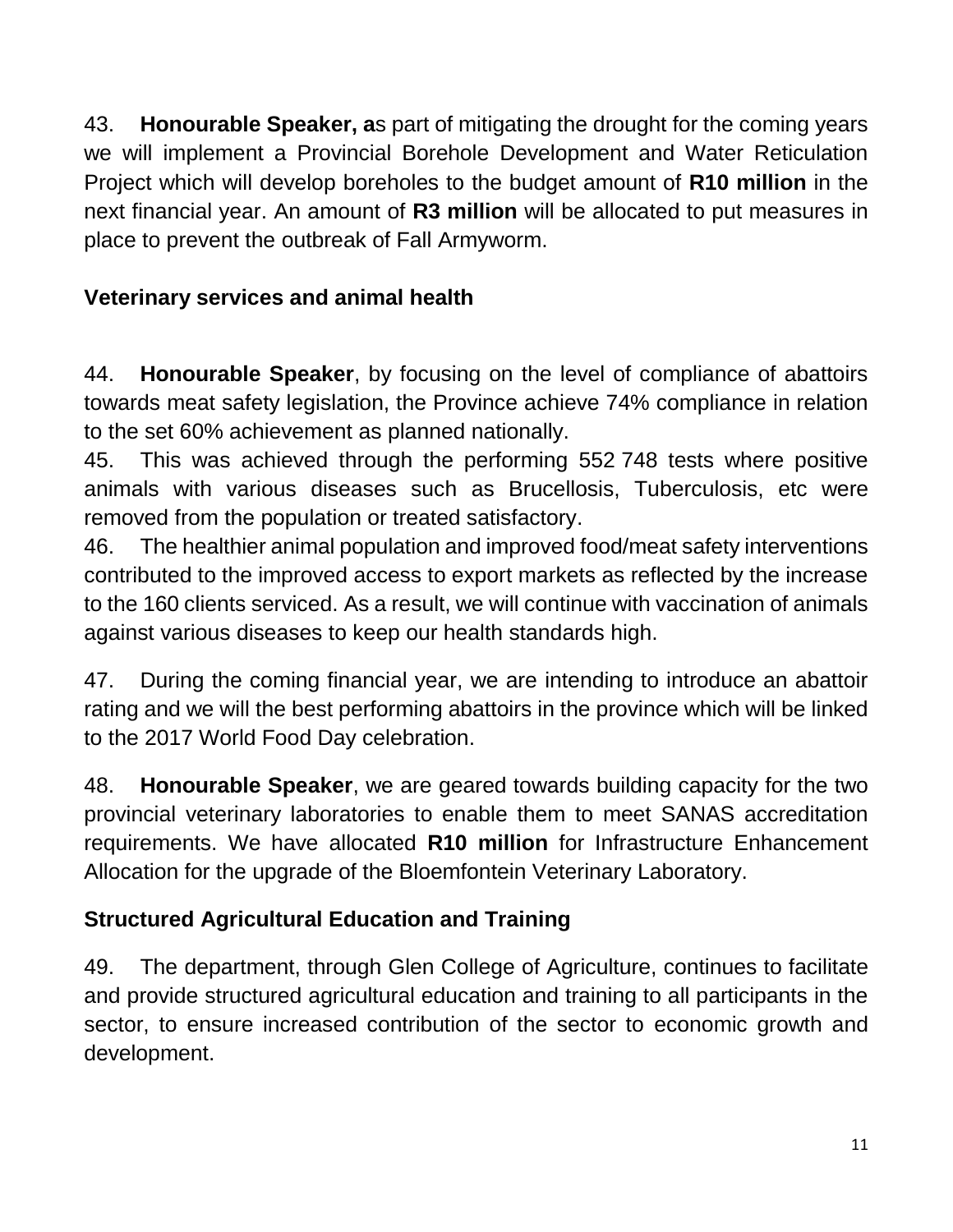50. **Honourable Speaker**, we have partnered with NARYSEC on training youth in agriculture, whereby **47** students have completed a learnership programmes in animal and plant production. We have also completed a Recognition of Prior Learning Programme where we recognize the skills of farm workers and farmers in partnership with Agri-SETA.

51. In the current financial year, a total of **147** students are registered at Glen College of Agriculture for the National Diploma. We will register **180** students at the Glen College during the 2017/18 financial year.

52. **Honourable Speaker**, we have awarded 237 bursaries to students for studies at various universities in the country and abroad. We are going to take 40 students to Brazil to study Veterinary Science and other Agricultural related fields and also take another 28 to Bulgaria for Agricultural related studies.

### **Rural Development Basic Infrastructure and Services**

53. In support of the Rural Economic Transformation, we are continuing to provide support to the five Mega Agri-Parks in the districts. We have identified Excelsior and Tweespruit as our Comprehensive Rural Development Programme sites. As a result we have allocated **R9.8 million** for Excelsior vegetable production and **R4 million** for Tweespruit Unicom Agricultural school for the development of the farm.

### **Future Plans 2017/18 Aligned to Cabinet Lekgotla Outcomes**

54. In dealing with the implementation of the MTSF, and the 9-Point Plan as announced in 2015 and towards the implementation of Radical Economic Transformation, Agriculture and Rural Development sector will contribute in areas of economic growth and job creation by insuring that:

i. Access to export market of our local produce in line with the national import replacement strategy. We will be targeting all countries we have international agreements to create alternative market access for our producers.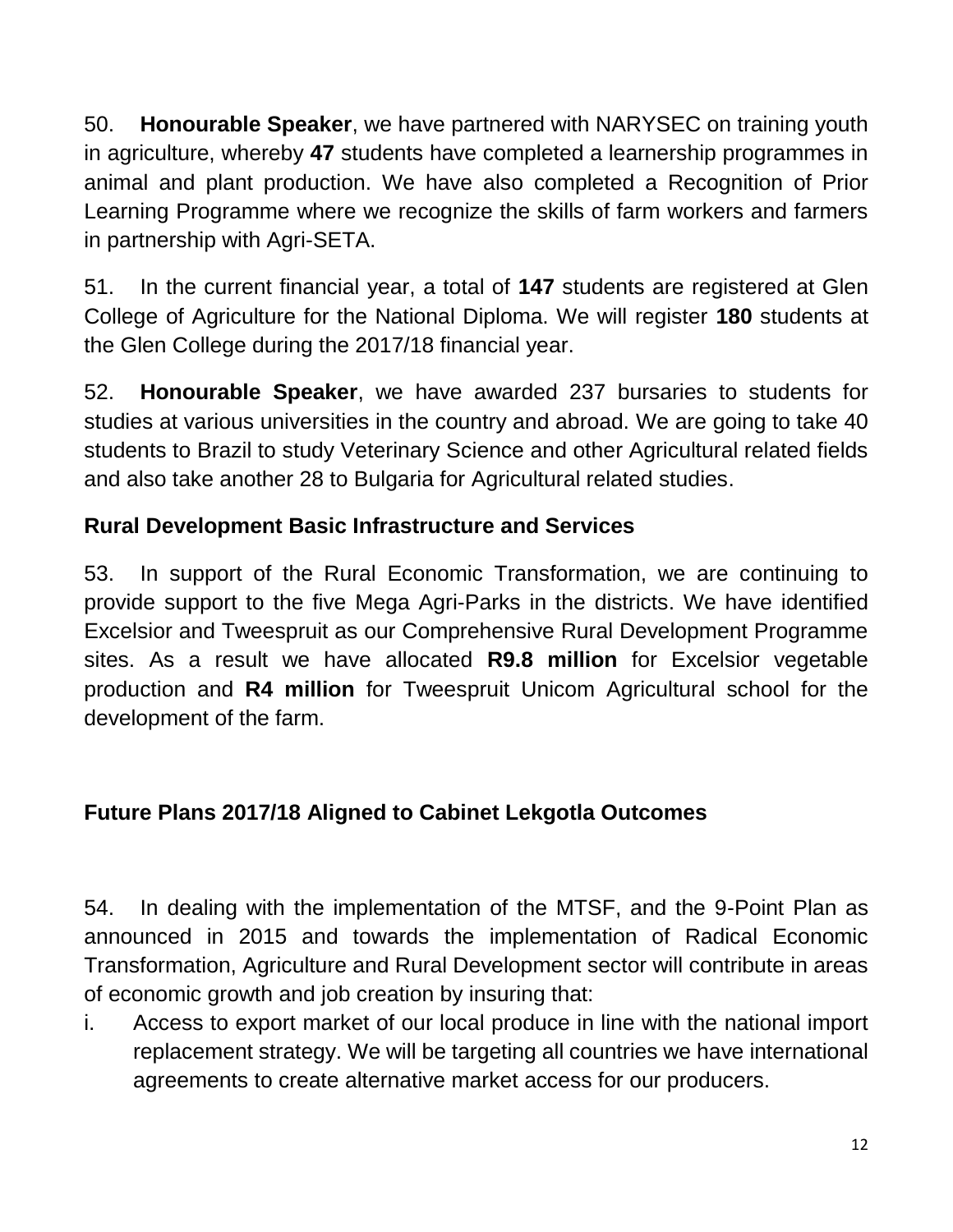- ii. Implement 30% set aside for the PPPFA, and ensure that local economy in the Urban and Rural areas is enhanced.
- iii. Promote and contribute to the 75% procurement from small holder farmers, working together with the department of Health and Education.
- iv. Implement Comprehensive Agricultural Producer Support Programme and ensure that we intensify access to land, production, agro-processing and access to local and international markets.
- v. Focus on the implementation of capacity support strategy for district and local municipalities to assist in the implementation of Agri-Parks through the implementation of Agriculture and Rural Development Master plan.
- vi. Hosting of the Free State Agro-Processing Summit
- vii. Increase investment in supporting farmers in Agro-processing (development of the Agro-processing Strategy)
- viii. Increase the number of Hlasela Tlala Ka Diratswana beneficiaries by an additional 10 000 from 100 000.
- ix. Continue developing rural areas such as Cornelia; Tweeling; Excelsior and Tweespruit and establish rural enterprise projects.
- x. Further support cooperatives and rural enterprises in partnership with processors (such as mini butcheries in partnership with SPARTA).
- xi. Continue providing support to farmers affected by drought by developing 100 boreholes with windmills, water tanks, linking pipes and troughs.
- xii. Strengthening partnership with AFASA, NAFU, and Free State Agriculture
- xiii. Re-engineer and reposition Research and Economics capacity
- xiv. Continue to support agricultural producers with agricultural skills development programs and promote vocational education and training.